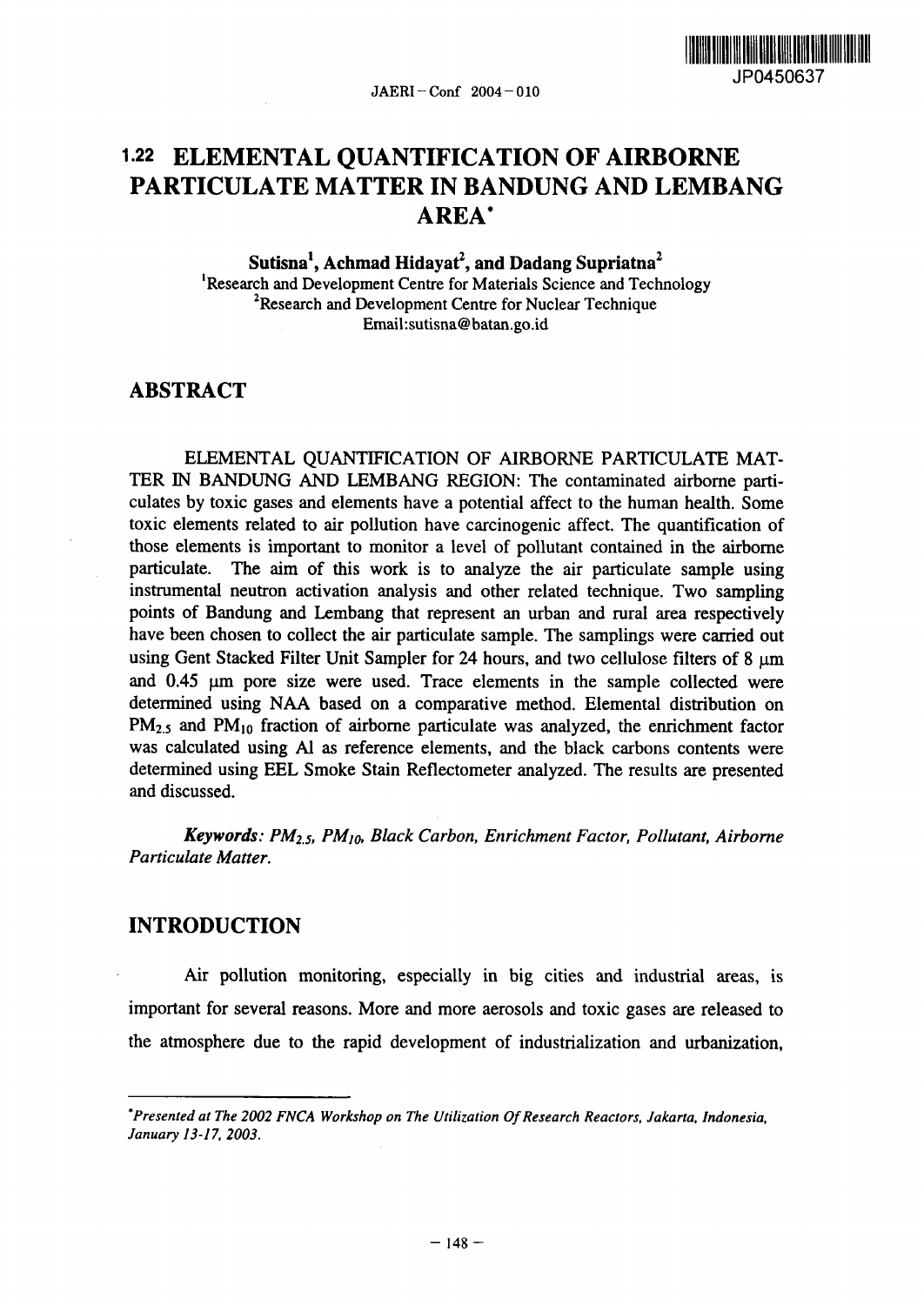which lead to the increase of vehicles used for transportation. The release of aerosols may affect the human health, because it contains toxic elements and heavy metals, which contaminate the air, rainwater, and soils [1]. In order to know the source of pollutant, valid data on the elemental composition of aerosols is needed. This data is reflected by the elemental composition in airborne particulate samples taken from different area.

Instrumental neutron activation analysis (INAA) is one of the most widely used for elemental quantification in airborne particulate sample for its high sensitivity and versatility, in addition to the high accuracy and precision 23,4]. This analysis technique is very suitable for our airborne particulate sample, since our sample, which has been obtained by using Gent Stacked Filter unit sampler, is around 1 mg/filter for fine or coarse airborne particulate. INAA as non-destructive analysis technique can compete with, Proton Induced X-ray Emission (PIXE) and Energy Dispersive X-ray Fluorescence (EDXRF). Therefore, INAA is our choice since the analysis technique is already available.

Samples taken from Centre For Research and Development of Nuclear Technique in Bandung (urban area) and Meteorological and Geophysical Agency in Lembang (rural area). Bandung is province city of West Java categorized as industrial city with high populated of people and cars, whereas Lernbang is suburb city 20 km away from sampling site in Bandung. Information on pollution levels in this area and trends over time provides a valid and scientifically based support to relevant regulatory body in making decisions to minimize the increase health risk of persons in these populated areas.

#### METHODOLOGIES

#### **Sampling**

Samplings of airborne particulate were carried out for 24 hours using Gent Stacked Filter Unit Sampler. The stacked Filter Unit sampler consists of fine and coarse filter that have 47 mm diameter,  $0.45 \mu m$ , and 8  $\mu m$  pore size. Airborne particulate matter will be deposited on 8  $\mu$ m and 0.45  $\mu$ m pore size filter for coarse and fine particulate respectively.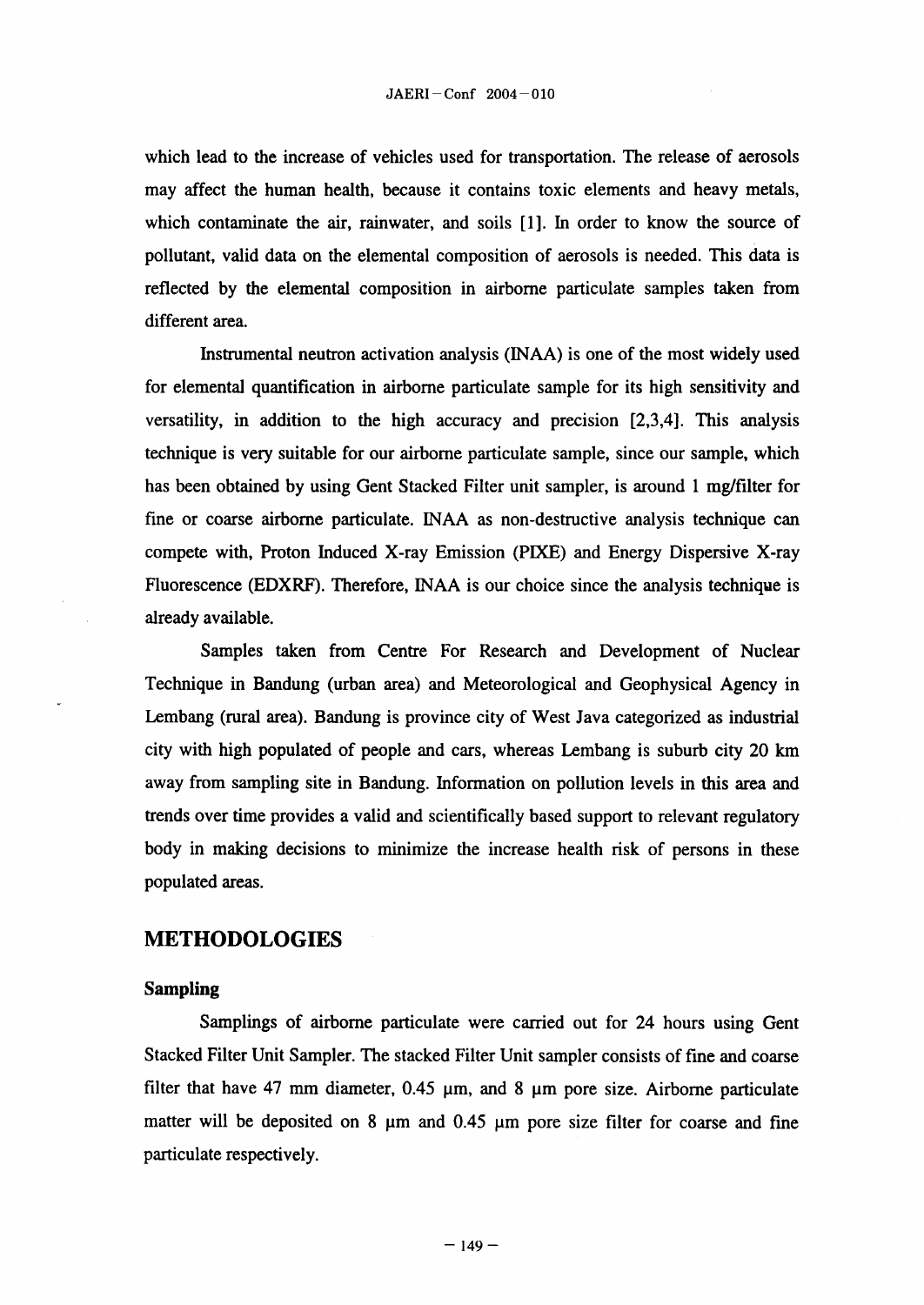Sampling was carried out only in Centre for Research and Development of Nuclear Technique in Bandung (urban area) and Meteorological and Geophysical Agency in Lembang for rural area. In Centre For Research and Development of Nuclear Technique sampling of airborne particulate was carried out by placing the Gent sampler on the roof of the second floor of the building A about 8 m above ground level and  $60$ m from the nearby street of this research centre. In Meteorological and Geophysical Agency sampling of airborne particulate was carried out by placing Gent sampler on the roof of the Agency building about 6 m above ground level and about 1 km from nearby street. Exposed and unexposed filters were equilibrated in the chamber of  $45-55$  % of humidity and weighed in semi microbalance before using. Airborne particulate samples were placed in clean polyethylene bag.

#### **Analysis**

The elemental concentrations in airborne particulate are determined by neutron activation analysis. Samples irradiations were carried out in Serpong for short-lived radionuclides. Standards for short-lived radionuclide are prepared by pipetting suitable mixed of SPEC PURE standard solution onto Whatman **filter** paper no. 41 and dried using infrared. The elemental content are determined by irradiating the samples and standards for one minutes and counted directly using  $\gamma$ -ray spectrometer coupled with Accuspec. Gamma rays spectra from Accuspec were analyzed using Aptec 0SQ/Professional.

Enrichment factor was calculated using Mason's crustal abundances [6], whereas Black Carbon (BC) was determined using EEL Smoke Stain Reflectometer as recommended by W. Maenhaut and D. Cohen [5].

# **RESULTS AND DISCUSSION**

#### **Mass concentration of APM**

Figure 1 shows the monthly average concentration of  $PM_{2.5}$ ,  $PM_{10}$  and BC as a function of sampling time, from January 2002 to November 2002. The distribution of  $PM_{2.5}$  and  $PM_{10}$  depend on the sampling time for both sampling point. They were under the influence of the weather. Meanwhile the black carbon is independent to the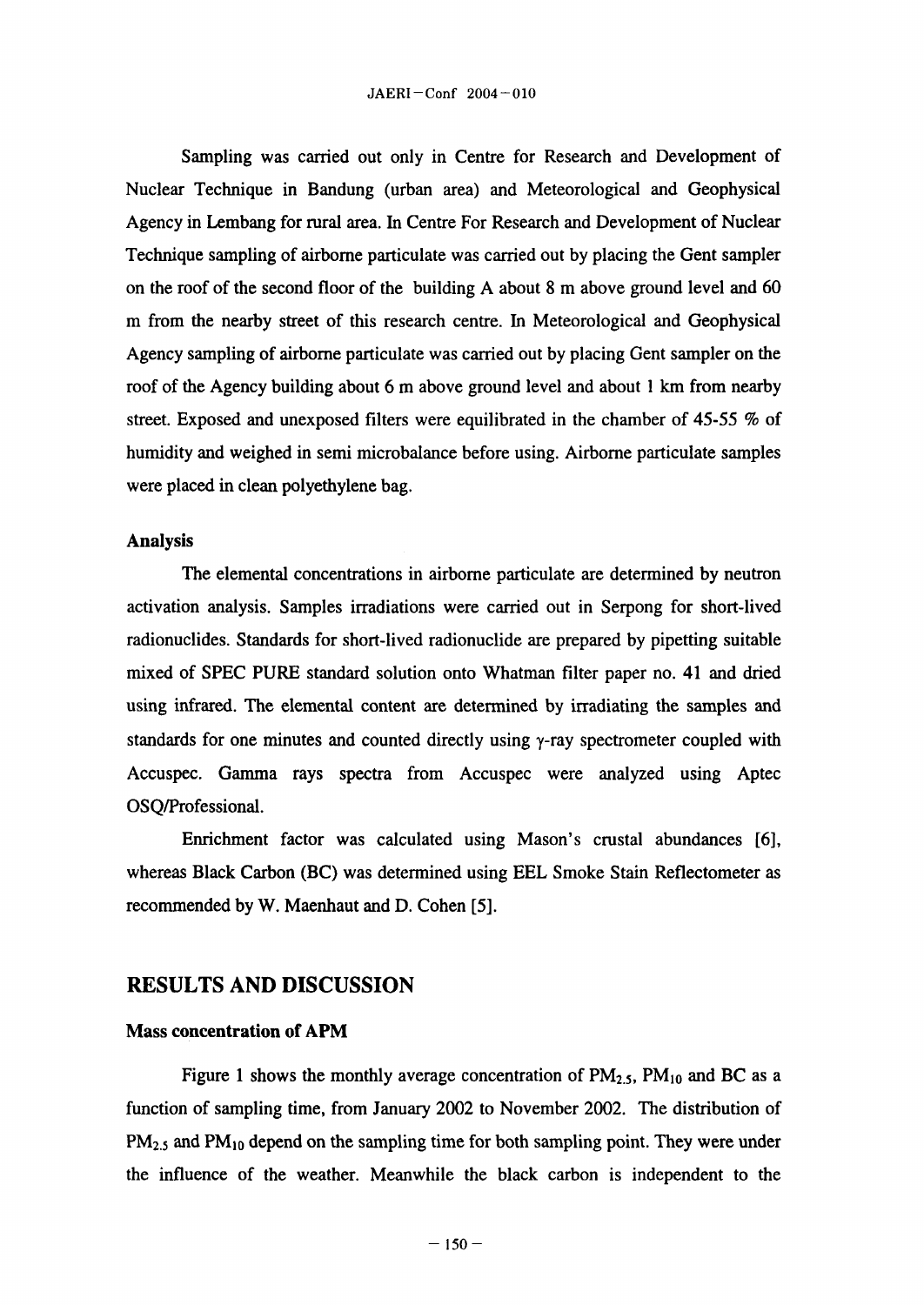sampling time. These mean that the black carbon was released by a fixed sources on this region. The mass concentration of  $PM_{2.5}$  was in the range of 9.6  $\mu$ g/m<sup>3</sup> to 24.2  $\mu$ g/m<sup>3</sup> and that the PM<sub>10</sub> was in the range of 33  $\mu$ g/m<sup>3</sup> to 66  $\mu$ g/m<sup>3</sup> for the urban area (Bandung). Whereas the mass concentration of  $PM_{2,5}$  was in the range of 3.5  $\mu\text{g/m}^3$  to 11.2  $\mu$ g/m<sup>3</sup> and PM<sub>10</sub> was in the range of about 4.0  $\mu$ g/m<sup>3</sup> to 14.0  $\mu$ g/m<sup>3</sup> for rural area (Lembang) which are lower that than of urban area (Bandung). These data much lower than that of National Ambient Air Quality Standard (NAAQ) for 24-hour average, 65  $\mu$ g/m<sup>3</sup> and 150  $\mu$ g/m<sup>3</sup> for PM 2.5 fraction and PM<sub>10</sub> fraction respectively.

Figure 2 and 3 show the correlation of  $PM_{10}$  and  $PM_{2.5}$  for both sampling area (urban and rural area). The results showed a phenomenon that have in contradiction. The obtained PM<sub>10</sub> and PM<sub>2.5</sub> data for the period of January 2002 - November 2002 indicate a strong correlation ( $R^2 = 0.9157$ ) for Lembang sampling point, whereas the result of Bandung sampling point is the opposite  $(R^2 = 0.1956)$ .

Correlation analysis of black carbon with  $PM_{10}$  and  $PM_{2.5}$ , we presented in the Figure 4 and 5 for urban area (Bandung), and Figure 6 and 7 for rural area (Lembang). All resulted analysis show a weak correlation for APM obtained at urban area ( $R^2$  = 0.264 and  $R^2$  = 0.373 respectively) and strong correlation for that in the rural area ( $R^2$  = 0.697 and  $R^2$  = 0.6636 respectively). Correlation among PM<sub>2.5</sub>, PM<sub>10</sub> and black carbon explained that  $PM_{10}$  of Bandung city(urban area) influenced by coarse fraction, whereas  $PM_{10}$  of Lembang (rural area) influenced strongly by antrophogenic source.

#### **Enrichment factor**

As mention before, the Enrichment Factor (EF) was calculated from measured elements using Mason's crustal abundances for the sampling period using

# $EF = [(X_i/C_i)_{APM}/(X_i/C_i)_{REF}]$

Where  $X_i$  = element of interest and  $C_i$  = reference element. The Al was used as reference element because it is supposed to be unique elements in soil. Table I and 2 show the elemental quantification of Al, Br, Cl, Mg, Mn, Na and V of  $PM_{2.5}$  fraction taken from Bandung and Lernbang sampling point. Meanwhile, Table 3 show the calculated EF for seven selected elements of Na, V, Mn, Br, C1, and Mg contained in the sample taken from the urban area. The EF value of Br and Cl are higher compare to the other. This higher value indicated that they are not of crustal origin and they are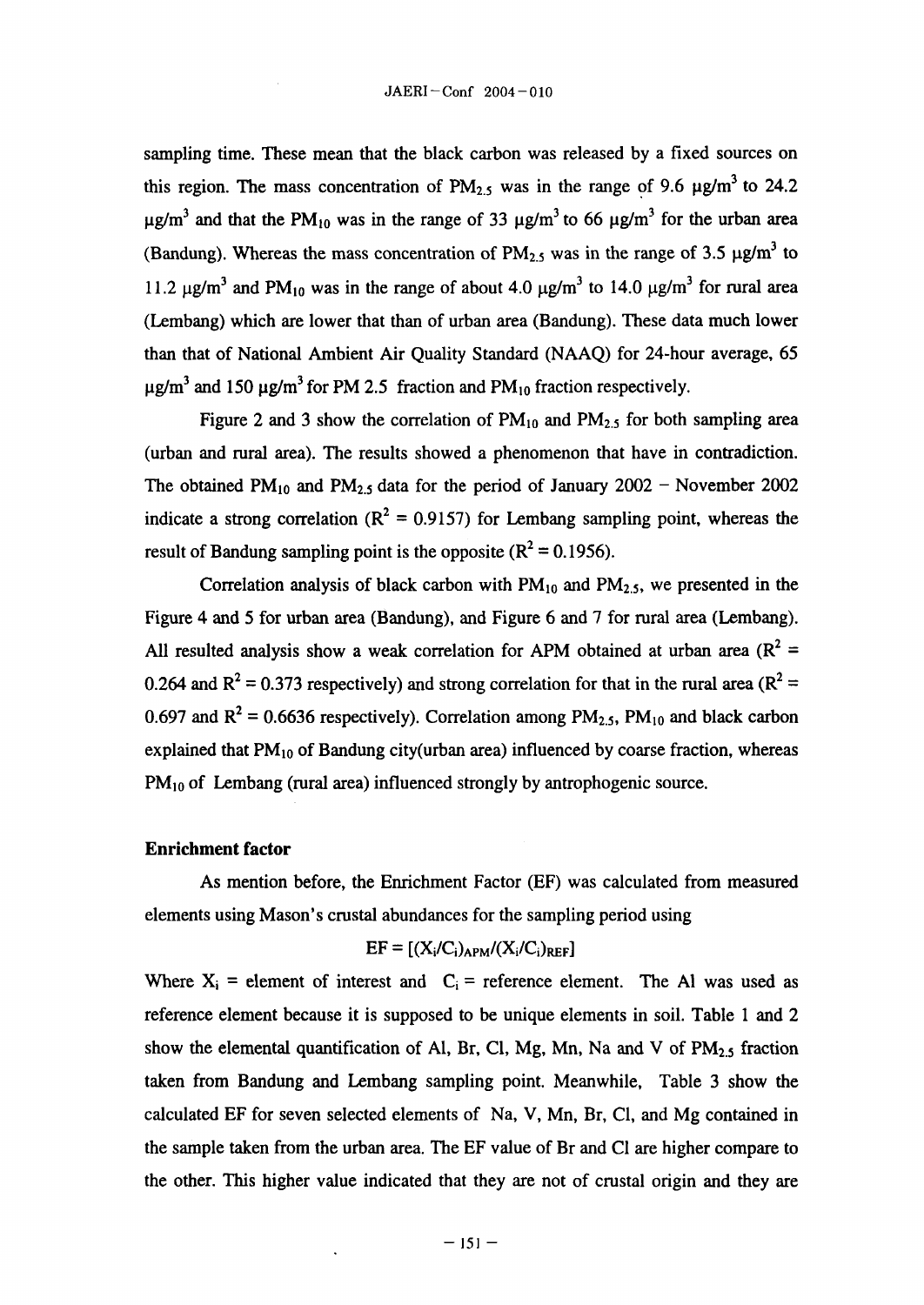assumed to be anthropogenic elements. The same case is obtained for the urban area (Table 4). The EF value of Br and Cl are higher than the other. We estimate that the Br was released by fuel of the automotive, whereas the Cl probably coming from the utilization of fertilizer.

## **Black carbon in APM.**

The monthly average concentrations of Black Carbon were determined according to suggested method  $[7, 8]$  and the obtained result show on the Table 5. The quantity of BC was calculated using formula of

BC  $(\mu g/cm^2) = [100/2F.e]$  Ln  $[Ro/R]$ 

F indicate of correction factor of order 1, e is the mass attenuation coefficient  $(m^2/g)$ , R<sub>o</sub> and R are the unloaded and loaded filter reflectance respectively for a given wavelength.

The average concentrations of Black Carbon in urban and rural area are in the range of 3.4  $\mu$ g/m<sup>3</sup> to 6.1  $\mu$ g/m<sup>3</sup> and 1.3  $\mu$ g/m<sup>3</sup> to 4.7  $\mu$ g/m<sup>3</sup> respectively.

# **CONCLUSION**

- The concentrations of  $PM_{2.5}$  are much lower than the value of National Ambient Air Quality Standard (NAAQ) for 24-hour average.
- The quantity of Br and Cl were enriched, both for Bandung and Lembang, whereas V trend to increase.
- The concentration of Black Carbon independent to the time. It probably were released from antrophogenic sources

## **ACKNOWLEDGMENT**

I would like to express special thank to Mr. Iman Kuntoro and Mr. Gunandjar for **their** support, and also I would like to thank to all members of Serpong Neutron Activation Analysis Laboratory for their cooperation.

## **REFFERENCES**

**1.** HIDETSURU MATSUSHITA, Permasalahan Bahan Pencemar Udara Berbahaya : Kasus di Jepang, Seminar for The Study on The Integrated Air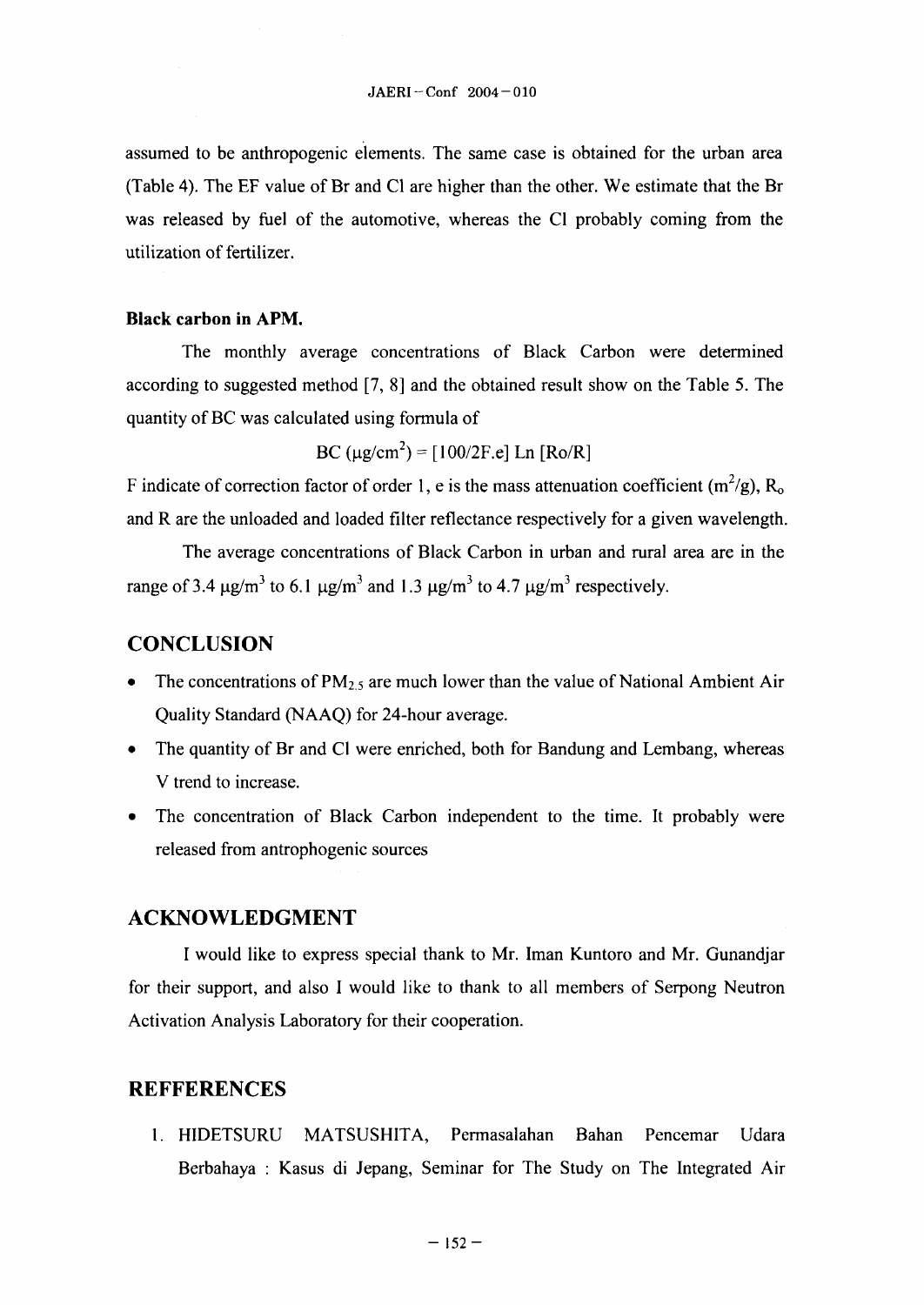Quality Management for Jakarta Metropolitan Area, JICA-Bapaedal,13 March 1997.

- 2. YONG SAM CHUNG, Application and Facility of Neutron Activation Analysis in Hanaro Research Reactor, Proceeding of The 2000 Workshop on The Utilization of Research Reactors, JAERI-Conf 2001-017, 2001.
- 3. MOON JONG HWA, Air Pollution Study by NAA in Korea, Proceeding of The 2000 Workshop on The Utilization of Research Reactors, JAERI-Conf 2001-017, 2001.
- 4. SUTISNA, Current Status and Progress of Research and Development of NAA at GA. Siwabessy Reactor, Proceeding of The 2000 Workshop on The Utilization of Research Reactors, JAERI-Conf 2001-017, 2001.
- *5.* Meeting Report of Mid-Term Review Meeting Joint UNDP/RCA/1AEA Sub-Project on Air Pollution and Its Trends, Singapore, 18-22 October 1999.
- 6. LAEA, Sampling and Analytical Methodologies for Instrumental Neutron Activation Analysis of Airborne Particulate Matter, International Atomic Energy Agency, Vienna, 1992.
- 7. DAVID COHEN, Study of Fine Atmospheric Particles And Gases in Jakarta Region, Final Report, Project Report No. 38 December 1997, Bapedal And East Java Pollution Control Implementation (PCI) Project, 1997
- 8. DAVID D. COHEN, Environmental Pollutants Monitoring Network Using Nuclear techniques, Proceedings 9th Pacific Basin Nuclear Conference, Australian Nuclear Association, Sydney, 1-6 May 1994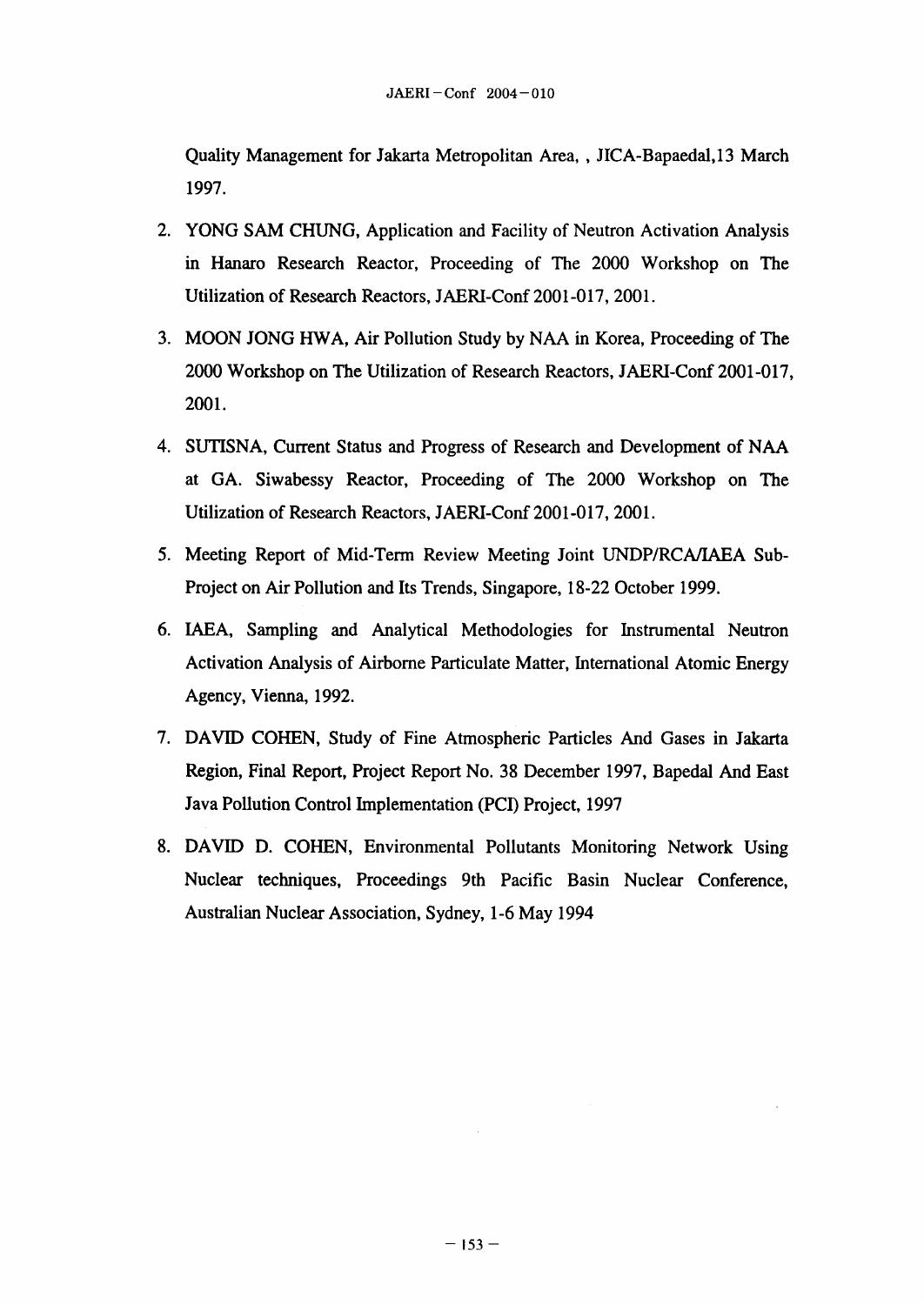

Sampling time [month]



Figure 1. Monthly average of PM<sub>2.5</sub>, PM<sub>10</sub> and Black Carbon at Bandung (above) and Lembang (below) area on the period of January - November 2002.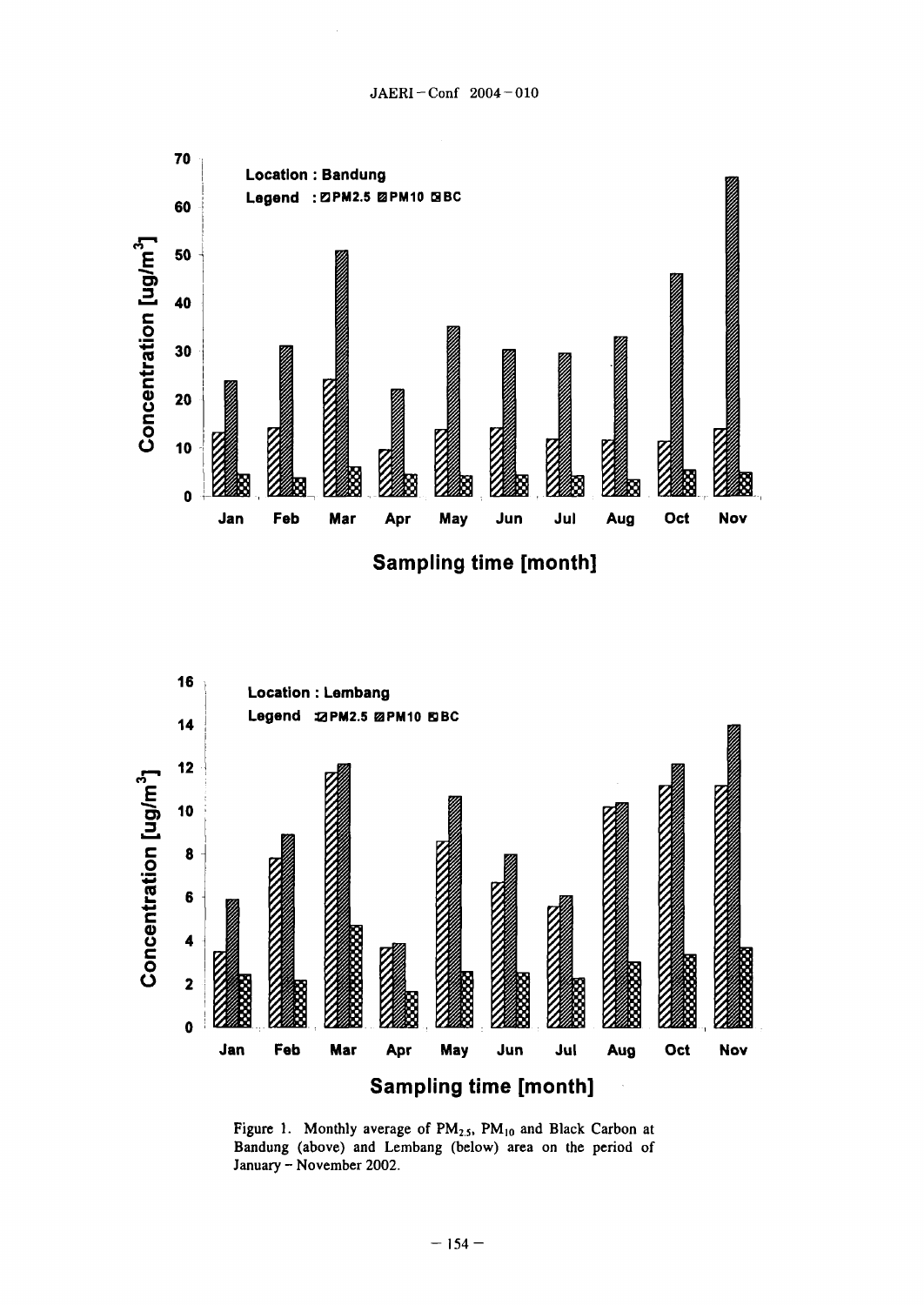

Figure 2. Relation of  $PM_{10}$  versus  $PM_{2.5}$  gravimetric masses for air particulate sample taken from Lembang sampling point.



Figure 3. Relation of  $PM_{10}$  versus  $PM_{2.5}$  gravimetric masses for air particulate sample taken from Bandung sampling point.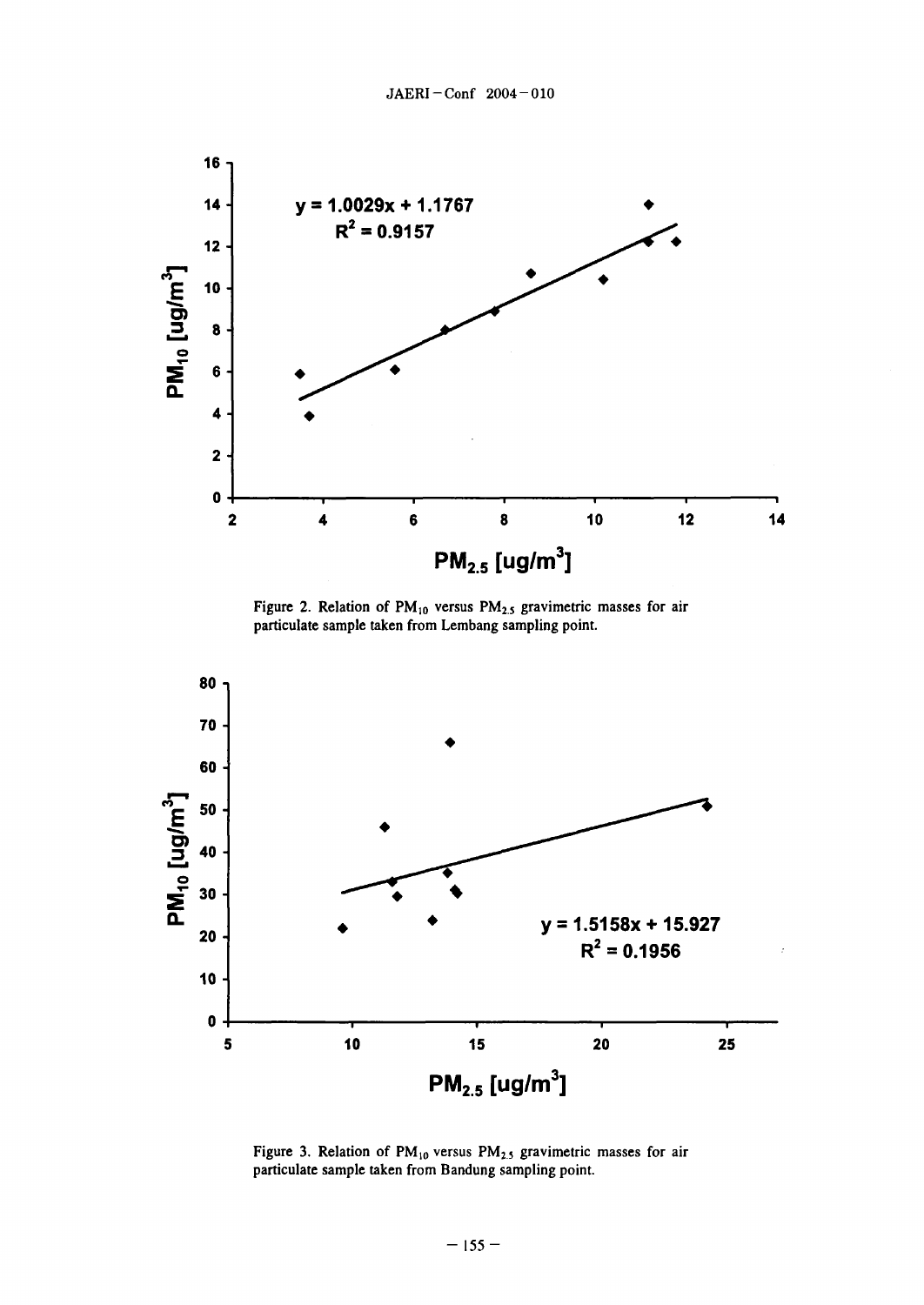

**PM2.5 [Ug/M3]**

Figure 4. Correlation of Black Carbon to  $PM_{2.5}$  for Bandung sampling point



Figure 5. Correlation of Black Carbon to  $PM_{10}$  for Bandung sampling point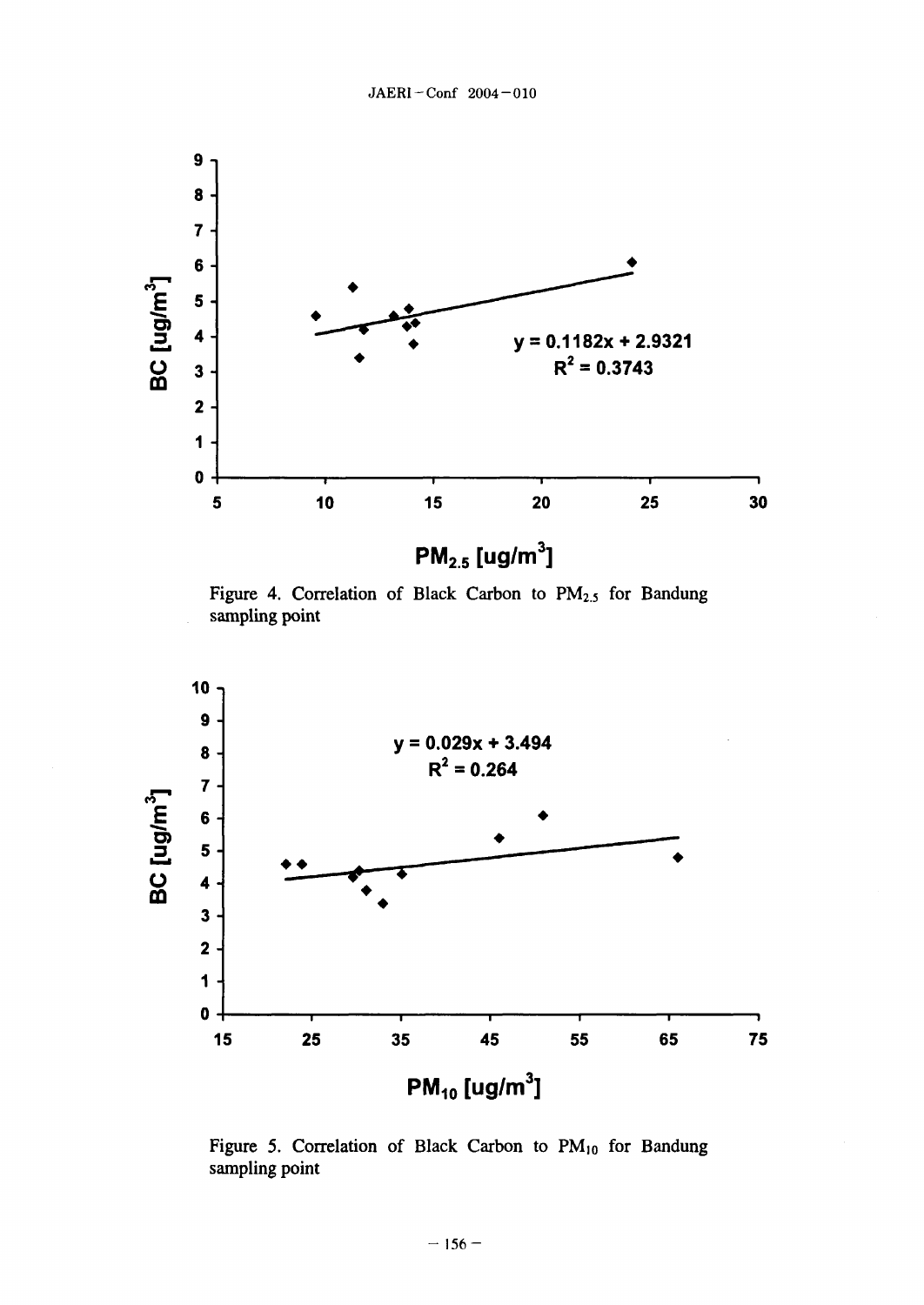

Figure 6 : Relation of Black Carbon to PM<sub>2.5</sub> for Lembang Area.



Figure 7 : Relation of Black Carbon to PM<sub>10</sub> for Lembang Area.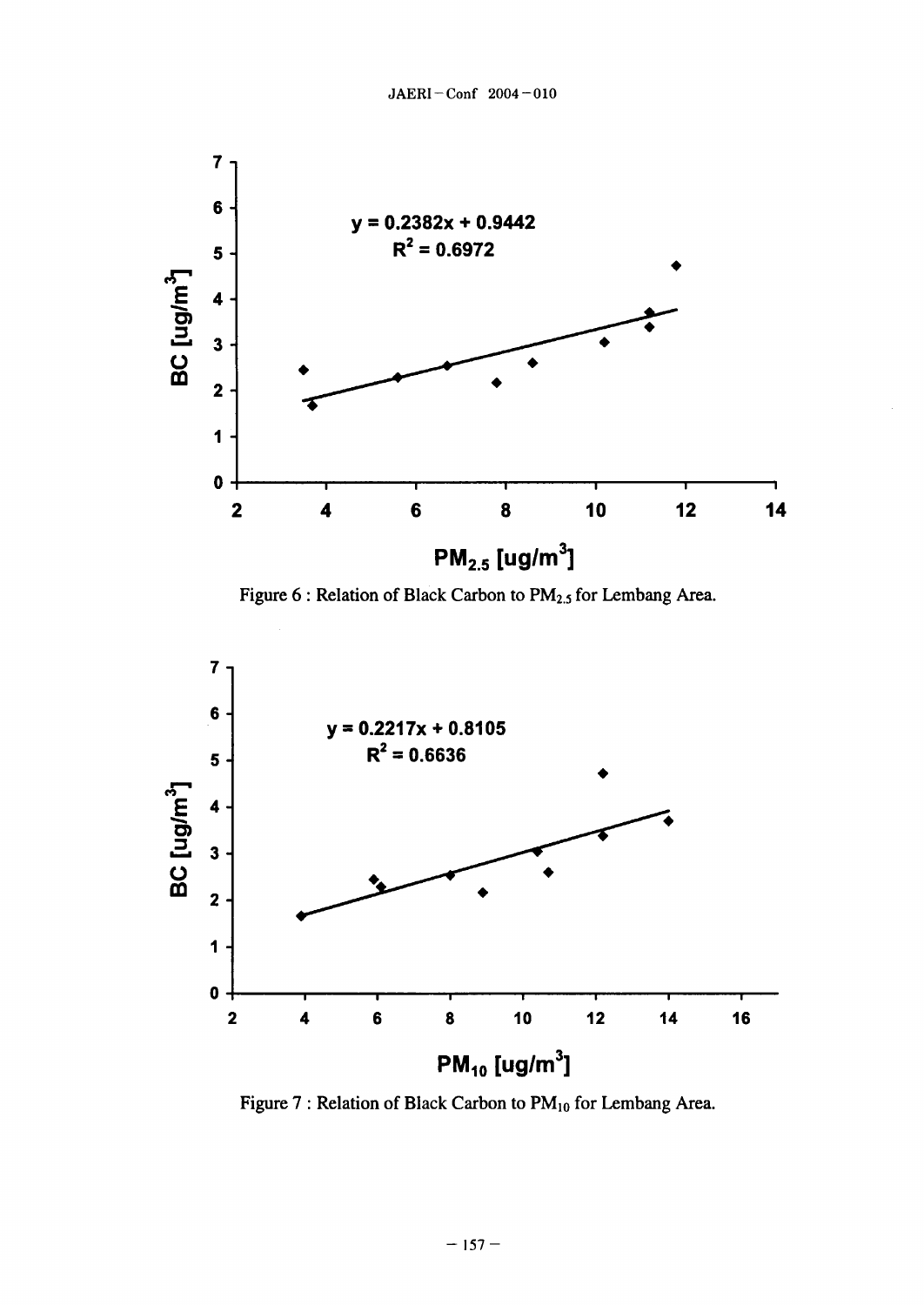| Month | Elementary concentration, $[\mu g/m^3]$ |    |              |       |                |    |     |  |
|-------|-----------------------------------------|----|--------------|-------|----------------|----|-----|--|
|       | Al                                      | Br | $\mathbf{C}$ | Mg    | Mn             | Na | v   |  |
| Jan   | 47                                      | 27 | 56           | < 149 |                | 69 | 0.8 |  |
| Feb   | 38                                      | 53 | 63           | < 71  | $\overline{2}$ | 62 | 0.8 |  |
| Mar   | 62                                      | 57 | 139          |       | $\mathbf{2}$   | 51 | 2.1 |  |
| Apr   | 109                                     |    | 14           |       |                | 25 | -   |  |
| May   | 113                                     |    |              |       | $\overline{2}$ | 45 | 0.6 |  |
| Jun   |                                         |    | 26           |       | 3              | 51 | 1.7 |  |
| Jul   |                                         |    | 29           |       |                | 99 | 1.3 |  |

Table 1. Average elemental concentration of  $PM_{2.5}$  for Bandung sampling point.

Table 2. Average elemental concentration of  $PM<sub>2.5</sub>$  for Lembang sampling point.

| Month | Elementary concentration, $[\mu g/m^3]$ |    |    |        |     |    |     |  |
|-------|-----------------------------------------|----|----|--------|-----|----|-----|--|
|       | Al                                      | Br | Cl | Mg     | Mn  | Na |     |  |
| Jan   | 13                                      | 24 | 56 | $<$ 53 | 0.5 | 12 | 0.2 |  |
| Feb   | 13                                      | 24 | 65 | < 143  | 0.7 | 23 | 2.4 |  |
| Mar   | 13                                      | 49 | 87 |        | 0.7 |    | 0.6 |  |
| Apr   | 43                                      | 49 | 26 |        | 0.6 | 46 | 0.8 |  |
| May   | 26                                      | 15 |    | < 77   |     | -  | Nd  |  |

Table 3. Enrichment factor of elements of aerosol from Bandung area (urban area) are based on Al as reference element.

| Month | <b>Na</b>        |                | Mn  | Br      | $\mathbf{C}$ | Mg |
|-------|------------------|----------------|-----|---------|--------------|----|
| Jan   | $\boldsymbol{4}$ | 10             | 3   | 18682   | 745          |    |
| Feb   | 5                | 13             | 3   | 45357   | 872          | 6  |
| Mar   | $\overline{2}$   | 20             | 3   | 99134   | 1402         | Nd |
| Apr   |                  | Nd             | 0.4 | 4177    | 80           | Nd |
| May   |                  | 3              |     | No data | No data      | Nd |
| June  |                  | 6              |     | No data | 100          | Nd |
| July  |                  | $\overline{2}$ | 0.2 | No data | 76           | Nd |